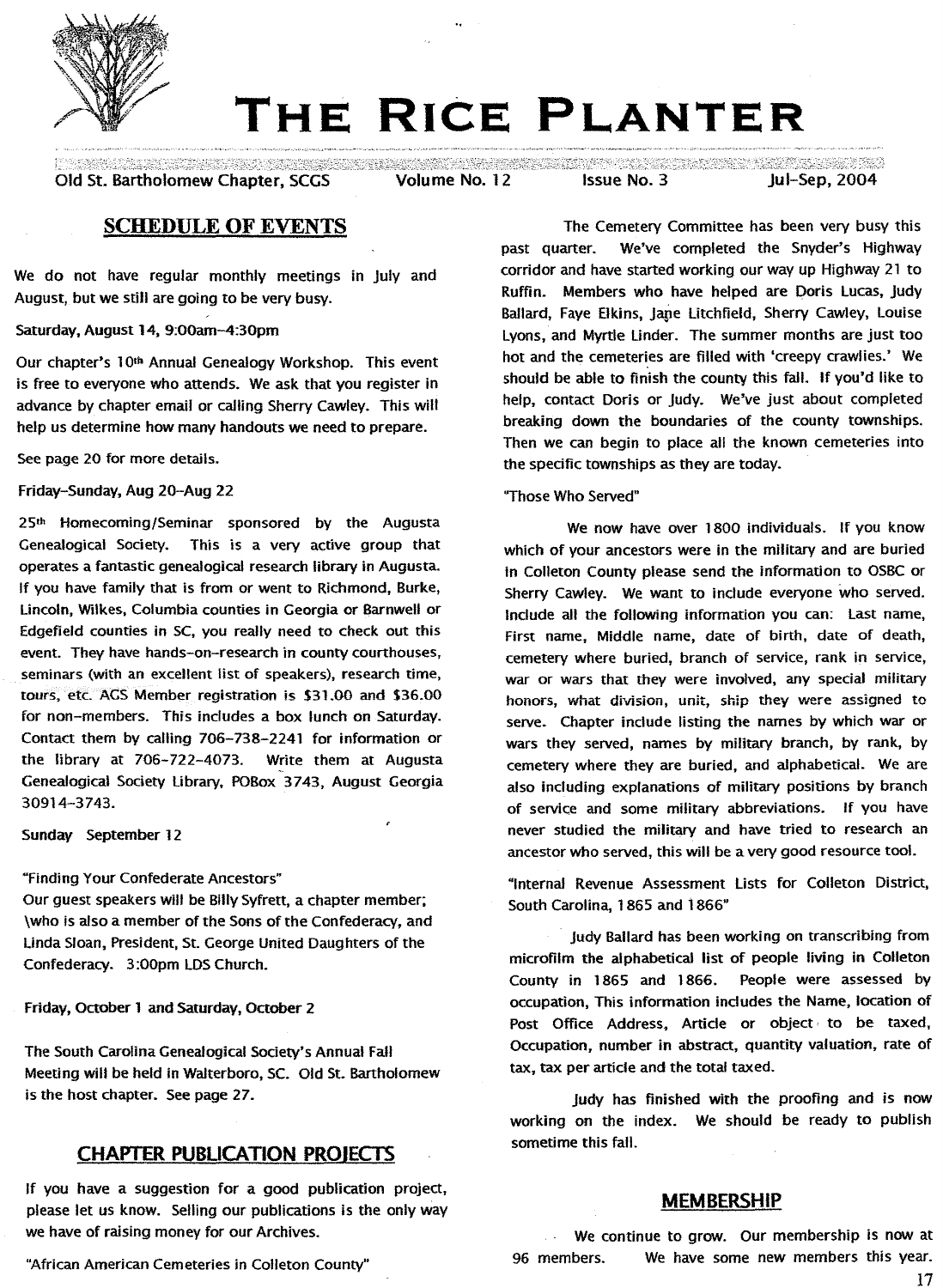Take the time to see where they are from. If you live close by, give them a call. Always remember that everyone is welcome to all of our activities.

S. Bonneau Blocker, 3141 Woodsen Circle, W. Columbia 29170-2961, 803-791-1739, sblocker@sc.rr.com.

Larry Beaton, 627 Crill Avenue, Palatka, FL 32177-5139, 386-325-7624

Frank & Anne Biggers, PO Box 469, Walterboro, SC 29488-0469, 843 -549-133 7, fbiggers@lowcountry.com.

Burley & Mary J. Black, 209 Black Street, Walterboro, SC 29488, 843-549-1282, talbertbblackir@yahoo.com.

Carole Cooper & Sarah Corn, 101 Dale Avenue, Ladsen,

SC 29456-5456,843-237=6598, mcarolecoooer@aol.com.

Elizabeth Curry, 3613 Grove Circle, Knoxville, TN. 37918-3436, 865-687-5290, ecurry@ntown.com.

Anna H. Givens, 2621 Miracle Road, Ruffin, SC 29475- 3974, 843-866-2014, smoothapproval@vahoo.com.

Sallie Harper Helm, PO Box 1115, Saint Michaels, MD 21663-1115,410-745-5548, shelm@hayserve.net.

Louise K. Lyons, 206 May Street, Walterboro, SC 29488- 3829.

# CEMETERY INSCRIPTIONS

Inscription for Nardssa Rutledge Stephens Located at Stephens Family Cemetery Rum Gully Road Islandton, SC

Narcissa Stephens April 16, 1804 - March 14, 1868 Nee Rutledge. Wife of Reuben Stephens. Born in Colleton Co, SC

Dear name, deep graven on my heart Key-note of loves most pleasing strain Whose music's thrill-shall never depart Love's purist poem once again I'll read it o'er through willing tears My heart shall still refreshment take In memories of other years Which were all bright for thy dear sake. My sainted mother.

Inscription copied by Sherry Cawley on April 30, 2004

# ANCESTOR CHARTS & FAMILY GROUP SHEETS

يمسيه

كفييك

It's beginning to feel like Christmas and it's only July! Not only do we continue to get Ancestor Charts and Family Group Sheets, but you are also starting to send us your Family Bibles. Starting with this issue we will try to publish some of the fantastic research being done by our members. See pages 21, 22, 23, 24, 25, and 26.

### ARCHIVES

We can't thank you enough for all your generous contributions to the chapter's Archives. It's not too late to do your 'spring cleaning' and pack up your unused genealogy collection of books and newsletters, magazines and journals. Be sure to include a copy of your own research. You know they'll be put to good use! If you're looking for a specific research book, let us know and we'll see if we have it. We'll make sure to include it in the archives collection we bring to the August workshop!

#### Donations:

J. Keith Peeples:

The Book of Stokes by J. lemacks Stokes, D.· D.

Sandifer Bible

Risher Bible

Family Tree of Junius Keith Peeples.

Henry Stopkes of Colleton County. SC. His Ancestrv and Descendents by Joseph Jackson Stokes, M. D.

Judy Ballard:

The Oraanization of The United Methodist Church by Jack M. Tuell.

Connie Maxwell Children's Home 1892-1977 by Alan Keith-lucas.

Country Inns. lodges & Historic Hotels of the South by Anthony Hitchcock & Jean lindgren.

Carson-Newman Colleae Alumni Directorv. 2001.

Doris lucas:

Charleston Grown by Carolina Art Association.

Guide to Genealogical Records in the National Archives by NARA.

Walterboro Telephone Directorv, Sept. 1956.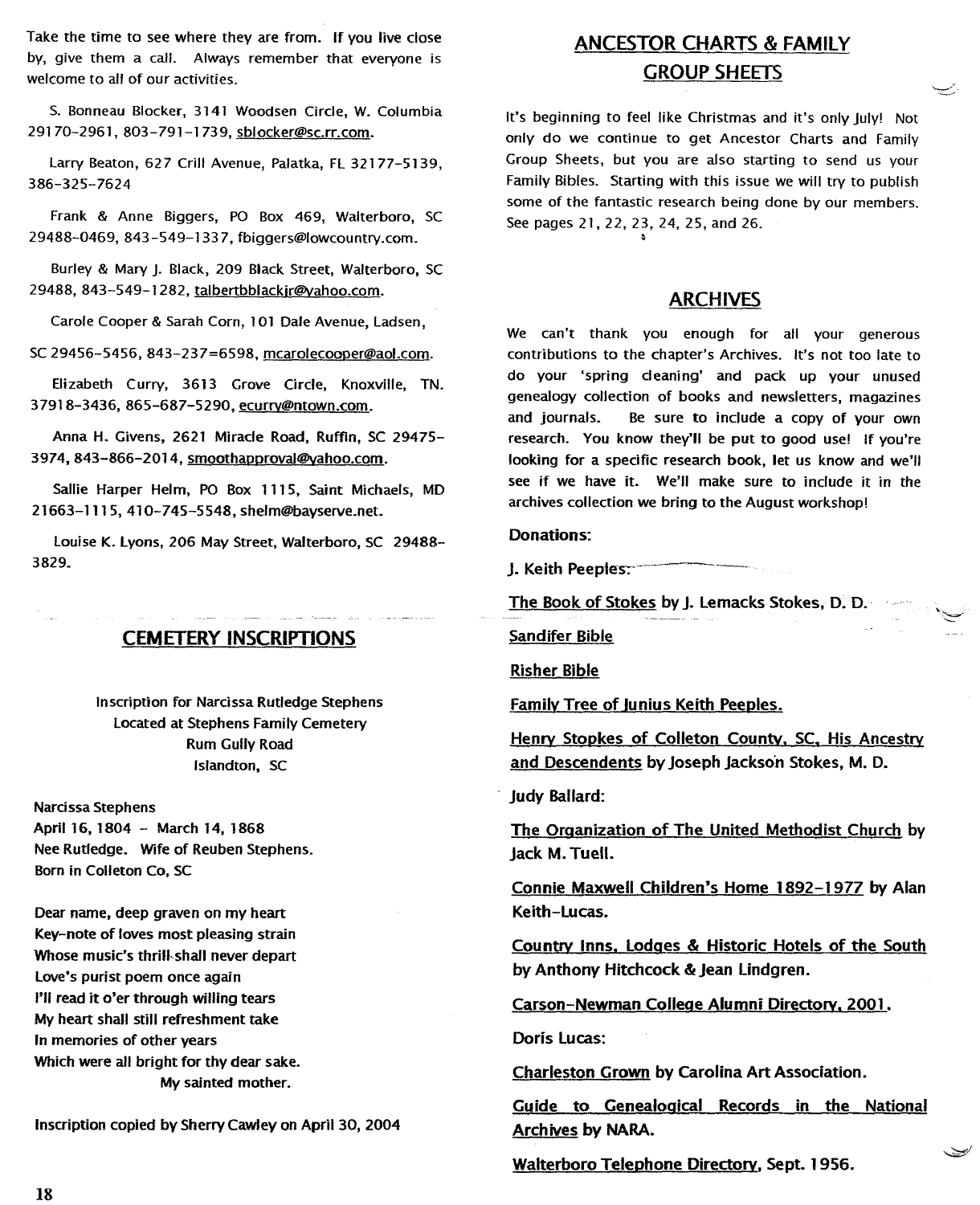Walterboro Telephone Directorv, Sept. 1957.

A Guide to the Manuscript Collection of the South Caroliniana Library by USC.

Robert J. Stets:

South Carolina Postoffices & Postmasters 1860-1865 by Robert J. Stets and Harvey S. Teal

**RIA Collection:** 

Family and friends have donated another \$300.00 for this collection for 2004.

Iohn Herbert Till Collection: [Box 1]

Switzerland, Zurich, Basel. and Geneva by Paul Hofmann.

The Civil War Years by Robert E. Denney.

Genealogy Online. Researching Your Roots by Elizabeth Powell Crowe.

Genealogy Online. 5th Edition by Elizabeth Powell Crowe.

The Oranaebura District. South Carolina 1850 Census, lexington Genealogical Association.

The Amazing Story of the Tills in America by Sharon Taylor.

Orangeburgh District to Autauga County, Alabama 1820-1840 by Joanne Whetstone Gokey.

The South Carolina Swiss by Dr. George Fenwick Jones.

A Preliminarv Study of the Colonial landowners of Oranaeburah Township. SC 1733-1749 by Margaret G. Waters.

The Till Familv Heritaae Book.

The 1752 Voyaae of the Ship. Cunliffe by Frederick A. Smith & A Partial Reconstructed Passenger List For the Ship. Cunliffe by William R. Delk

Handy Guide to Swiss Genealoaical Records by Jared H. Suess.

Tracina Your Swiss Roots by Maralyn A. Wellauer

Computer Genealogv edited by Richard A. Pence.

Ancestry's Guide to Research, Case Studies in American Genealoov by Johni Cerny & Arlene Eakle.

Searchina for Your Ancestors by Gilbert H. Doane.

Tracino Your Ancestrv by F. Wilbur Helmbold.

Tracino Your Ancestry logbook by F. Wilbur Helmbold.

Finding Your Roots by Jeane Eddy Westin

Guide to Genealooical Records in the National Archives.

Lest We Forget, A Guide To Genealogical Research in the Nation's Capital.

U.S. and Special Census Cataloa

U. S. Vital Records Cataloa

National Archives Microfilm Publications.

Federal Population Censuses 1790-1890.

The South Carolina Magazine of Ancestral Research:

Vol XIX No 1-4, 1991

Vol XX No 1-4, 1992

Vol XXI No 1-4, 1993

Vol XXII No 1-4, 1994

Vol XXIII No 1-4, 1995

Chapter Purchases:

Index of Revolutionary War Pension Applications in the National Archives, Bicentennial Edition.

South Carolina Revolutionary War Indents: A Schedule by John Lennell Andrews, Jr.

South Carolina Daughters of the American Revolution Bible Records.

American Lovalist Claims by Peter Wilson Coldham.

Native American Struggle for Equality by Ronald B. Querry.

Citizen Soldiers by Stephen E. Ambrose.

Invisible Empire. The Story of the Ku Klux Klan 1866-1871 by Stanley F. Horn.

The Great Sioux War 1876-77 Edited by Paul L. Hedren.

Irish Found in South Carolina 1850 Census Abstracted by Margaret Peckham Motes.

South Carolina's Confederate Pensioners in 1901 by Brent H. Holcomb.

Masters of Small Worlds by Stephanie McCurry.

The Foundation Directory 2002 Edition.

City Publishing Directory Charleston. SC February 2003.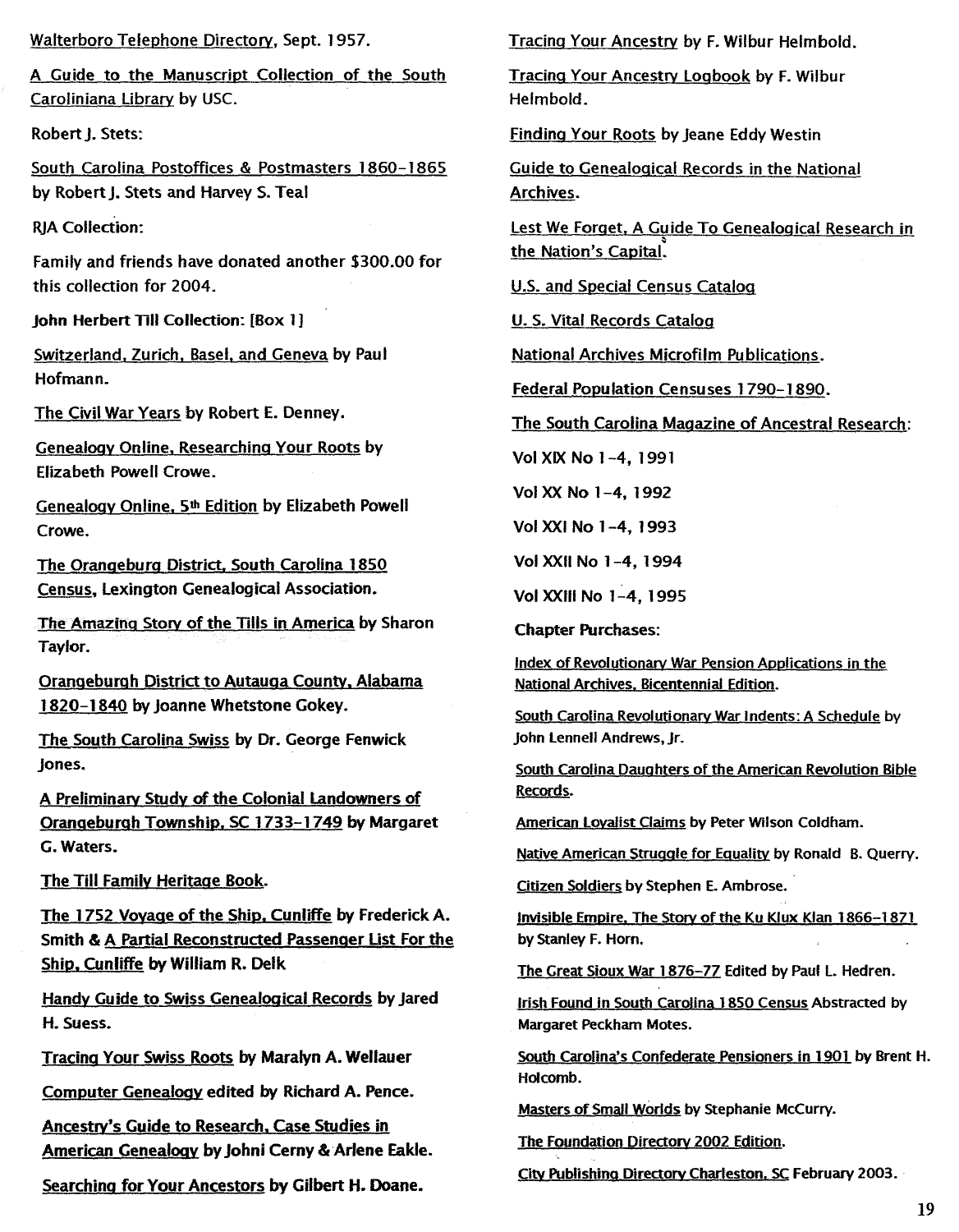South Carolina Legislative Manual 1993, 1995, 1996, 1997.

In Memoryof:

Genealoaical& Historical Notes on Culpeper County. Virainia by Raleigh Travers Green; in memory of Dorene H. Miller Ballard Dersch; donated by Judy Ballard.

Enlisted For The War by Eugene W. Jones, Jr.; in memory of Pamela Kay Perritte Livingston, daughter of Viola Faulling Perritte Colson, donated by OSBC.

# FEDERATION OF GENEALOGICAL SOCIETIES

Legends live Forever: Researching The Past For Future Generations. This year's convention will be September 8-11, 2004 in Austin, Texas. Just about everybody who is anybody in genealogy will be there! Get more info at: http://www.fqs.org.

# BARTHOLOMEW'S GEMS

Consider making an extra contribution to our chapter and become a "Bartholomew's Gem!" Remember, we share our 501(c) (3) non-profit status with SCGS.

Silver

Foster and Maria Jones Ms. Bernie Crosby

Pearl John Newton Couch

Ruby<br>The Roland J. Arent Collection

Gold **Diamond** 

### WHAT'S IN PRINT

The David Gavin Diary is back in print. Many surnames from Colleton are mentioned in this book. This 150 year old historic journal has been newly published by the Upper Dorchester County Historical Society. It covers first-hand knowledge of life on a local Southern Plantation, South Carolina History, Civil War History and more. He traveled to the Walterboro courthouse throughout the book noting trials~and cases that he was involved with. Contact UDCHS,POBox 15, Dorchester, SC29437 or call 843-563- 3287.

# SC GENOLOGICAL SOCIETY'S FAll MEETING. OCTOBER 1 AND 2. 2004

UPDATE: Wehope you are making your plans now to attend the South Carolina Genealogical Society's Fall Meeting that will be held right here in River City. OOPS, we meant 'Walterboro!" This is the first time our chapter has hosted anything of this magnitude and we want to have a strong showing of support from our members. A registration form is included in this issue. Hope you read the article that appeared in The Carolina Herald and Newsletter in No.2, April, May, June 2004. [If you haven't received a copy, please let us know and we will try to straighten in out. On June 8th Doris Lucas and Sherry Cawley met with Dr. Mike Trinkley of the Chicora Foundation at Pon Pon Chapel of Ease Cemetery. The first thing he said was, 'This cemetery is not in real bad shape!" However, he felt that there were a number of things that can be done to improve the conditions at Pon Pon. The Friday afternoon workshop will be very interesting. We'll provide chairs, a tent for shade, some refreshments-- we're even looking for a port-apottie. Be sure to bring gloves and old clothes. For more info, visit the chapter's website at http://www.rootsweb.com/~scosbc/ or SCGS's website at http://scgen.org. See page 27.

# 10<sup>th</sup> ANNUAL **GENEALOGY WORKSHOP**

Saturday, August 14, 2004 Colleton County Memorial Library 600 Hampton Street Walterboro, SC  $9:00AM - 4:30PM$ 

- Registration  $-$  Coffee & Donuts 9:00
- Welcome Old St. Bartholomew Chapter President Sherry Cawley 9:30
- Speaker Sandee Hanahan "Dating Old Photographs" 9:45
- 11:00 Speaker Sherry Cawley "Where To Start On-Line Research"
- Lunch On Your Own 12:15
- Individual Research: Chapter Archives Member files & resources South Carolina Room, CCML Internet Access Individual Research Help Chapter Members' Files 1:00-4:30

# Workshop is FREE to all participants. For more information call, 843-549-5757.

رايسن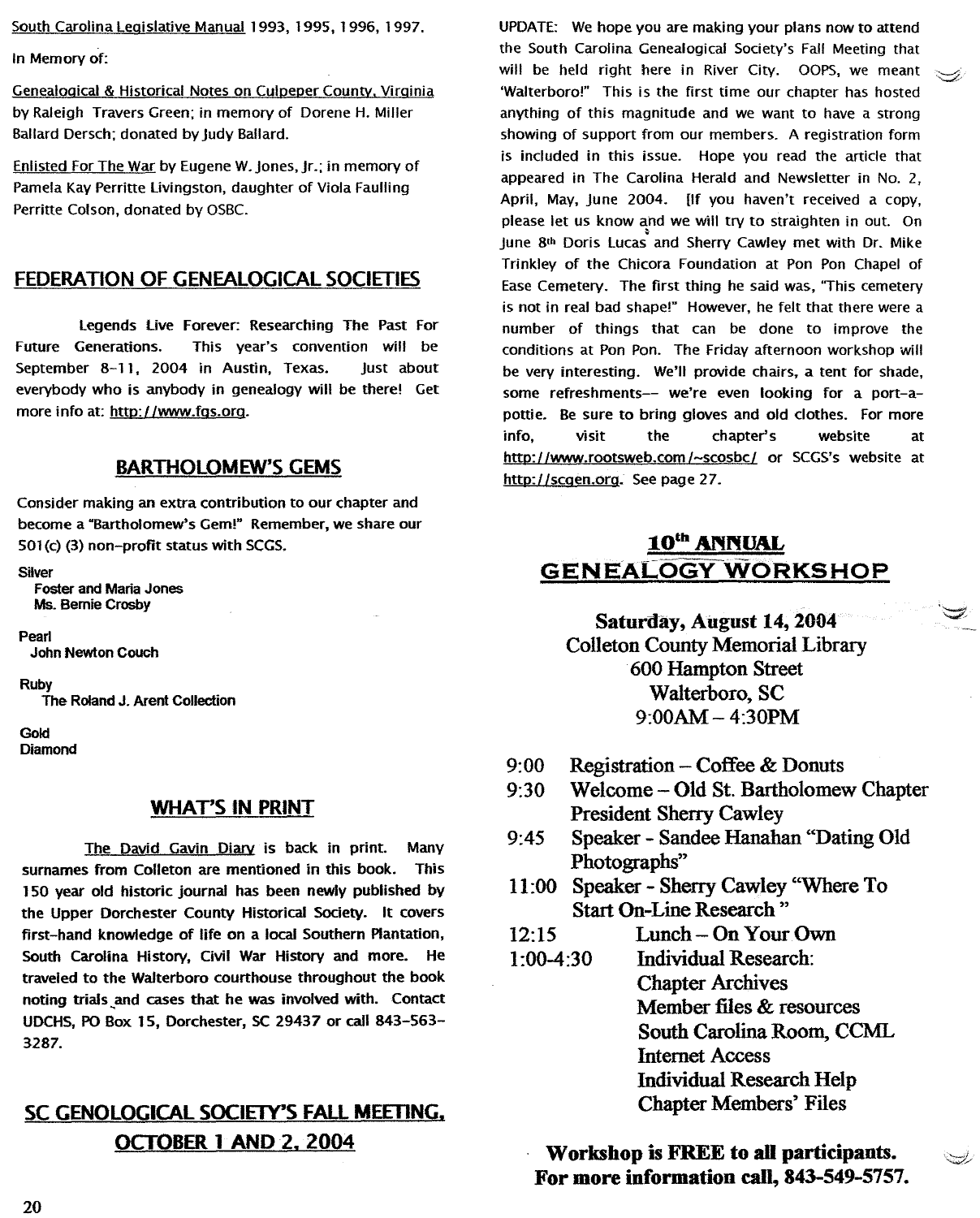*Ancestors of Carlisle Appleby Byrd Sr.*

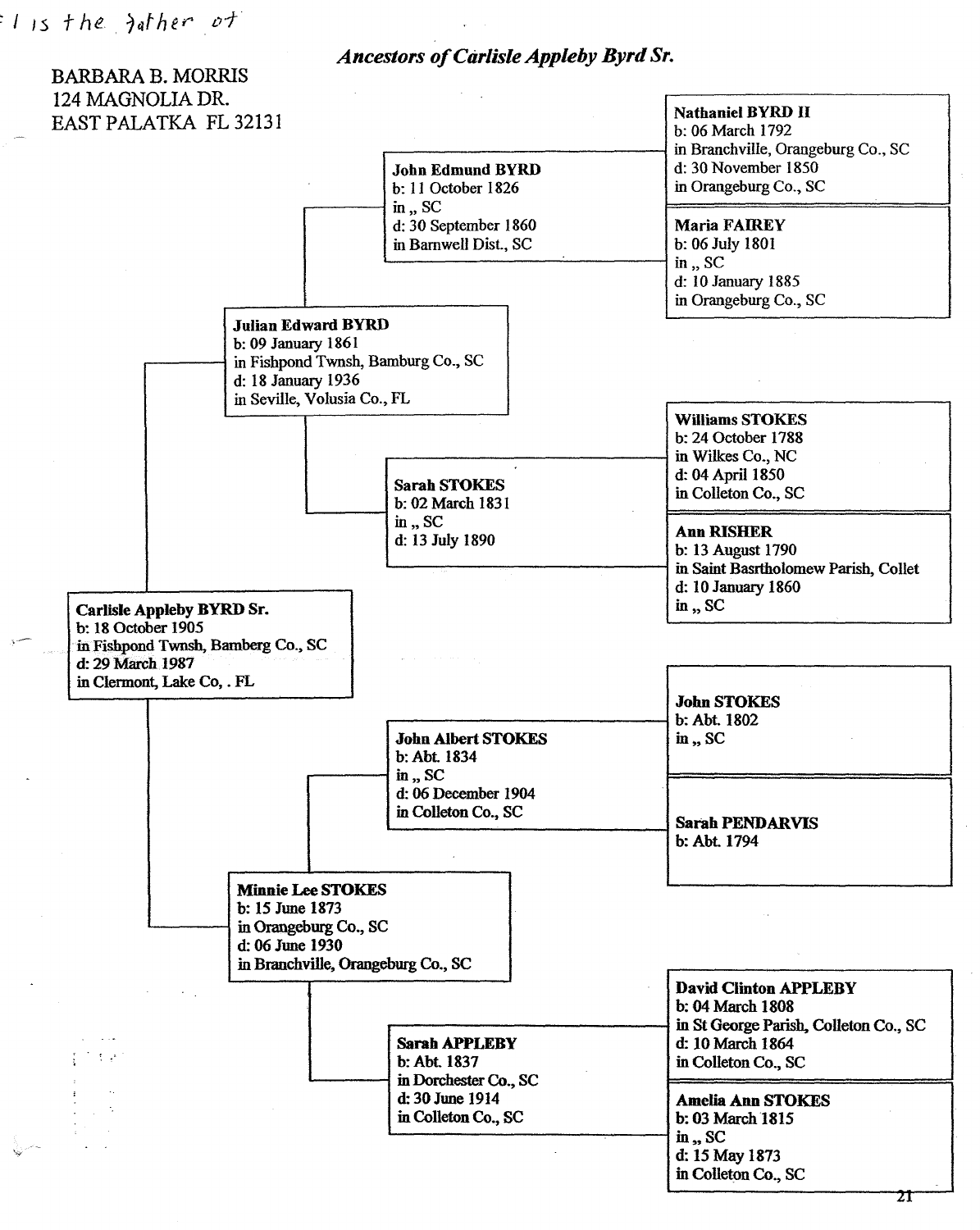# PEDIGREE CHART

 $\mathbb{Z}$ 

|                                                         |                                                             |                                              | 32 ----------------------------------- |  |
|---------------------------------------------------------|-------------------------------------------------------------|----------------------------------------------|----------------------------------------|--|
|                                                         |                                                             | 16 EDWARDS-4196-------------------<br>l 8:   | 33 ---------------------------------   |  |
|                                                         | 8 John EDWARDS-2401---------------------   D:               |                                              | 34 -------------------------------     |  |
|                                                         | B: 7 Jan 1731<br>P: England                                 | 17 --------------------------------          |                                        |  |
| 4 Alexander EDWARDS-2392--------------  P: CharlestonSC | M: 11 Apr 1758<br>--934                                     | $\mathbf{B}$ :<br>D:                         |                                        |  |
| B: Abt 14 Oct 1767                                      | D: 17 Aug 1781                                              |                                              | 36 Henri PERONNEAU-3610--------------  |  |
| P: CharlestonSC<br>$M: 22$ May $1793 - 933$             | P: PhiladelphiaPA                                           | 18 Alexander PERONNEAU-3484-<br>  B:         | 37 Desire'-3707----------------------- |  |
| P: Charleston.Charleston.SC<br>D: 8 Aug 1811            | 9 Margaret PERONNEAU-3472-----------  D: 22 Apr 1774        |                                              |                                        |  |
| P: Charleston, SC                                       | 8: Apr 1738                                                 | 19 Mary POLLOCK-3485-------                  | 38 John POLLOCK Rev-3486-------------  |  |
| 2 John Daniel EDWARDS Colonel-2391-----                 | D: 27 Aug 1772<br>P:                                        | $8:$ Abt 1709<br>D: 6 Feb 1741               | $39 -$                                 |  |
| $C: 3$ Jul 17%                                          |                                                             |                                              | 40 Francois Louis DE SAUSSURE-2897---  |  |
| P: Charleston, Charleston, SC<br>$M: -932$              |                                                             | 20 Henri DESAUSSURE-2896--<br>8: 18 Jul 1709 | 41 Jeanne Emilie GAUDARD-2898--------  |  |
| P: Charleston, SC<br>D: 10 May 1858                     | 10 John Daniel H DESAUSSURE-2427-----  D:<br>B: 10 Apr 1736 | 1761                                         |                                        |  |
| P: Walterboro, Colleton, SC                             | P: Purrysburg, SC<br>M: 27 Mar 1760 --940                   | 21 Madelaine BRABANT-2972--                  | 42 Daniel BRABANT Dr-4142------------  |  |
| 5 Mary Magdalen DESAUSSURE-2393-----                    | P: Pocotaligo, St. Helena's. SC                             | B:<br>D:<br>1761                             | 43 Madelaine DE BOURDEAUX-4143------   |  |
| 8: 1 Mar 1767                                           | $D: 2$ Jul $1798$                                           |                                              | 44 --------------------------------    |  |
| P: Beaufort, St. Helena's, SC<br>D: Bef 14 May 1816     | P: Charleston, SC                                           | 22 Alexander MCPHERSON-2968-<br>-B:          | 45 --------------------------------    |  |
| P:                                                      | 11 Mary MCPHERSON-2428-<br>B: 4 Nov 1739                    | D: Bef<br>Jul 1764                           | 46 -------------------------------     |  |
|                                                         | P: Beaufort, St. Helena's, SC                               | 23 Jane JARVIS-2989---                       |                                        |  |
| 1 John Daniel EDWARDS Judge-215-------                  | D: 25 Dec 1815<br>P: Charleston, .SC                        | 8:<br>D:                                     | 47'--------------------------------    |  |
| 8: 7 Dec 1838                                           |                                                             |                                              |                                        |  |
| P: Walterboro, Colleton, SC<br>$M: 24$ Apr $1862 -24$   |                                                             |                                              | 48 -------------------------------     |  |
| P:<br>D: 18 Dec 1910                                    |                                                             | $24 -$<br>B:                                 | 49 -------------------------------     |  |
| P: Walterboro.Colleton.SC                               | $12 -$                                                      | D:                                           |                                        |  |
| Emma Catherine WARREN-216-----<br><b>Spouse</b>         | 8:<br>P:                                                    | $25^{\degree}$                               | 50 -----------------------------       |  |
|                                                         | ₩.                                                          | 8:                                           | $51 -$                                 |  |
| 8:                                                      | P:<br>D.                                                    | D:                                           | 52 ----------------------------        |  |
| P:<br>Ħ.                                                | P:                                                          | 26.<br>$\sim$<br>8:                          | $53 -$                                 |  |
| P:                                                      | 13                                                          | D:                                           |                                        |  |
| D:<br>P:                                                | 8:<br>P:                                                    | 27                                           | 54 -----------------------------       |  |
|                                                         | D:                                                          | 8:<br>D:                                     | $55 -$                                 |  |
| 3 Abigail SWIFT-3512-<br>B:                             | P:                                                          |                                              |                                        |  |
| p:<br>D: 22 Feb 1844                                    |                                                             | 28<br>₿:                                     | 57                                     |  |
| P: Walterboro, Colleton, SC                             | 14                                                          | D:                                           |                                        |  |
|                                                         | 8:<br>Ρ.                                                    | 29                                           | 58                                     |  |
|                                                         | H:                                                          | 8:                                           | 59                                     |  |
| B:                                                      | Đ٠<br>D:                                                    | D:                                           | 60                                     |  |
| P.<br>D:                                                | ₽:                                                          | 30<br>8:                                     | 61                                     |  |
| p:                                                      | 15                                                          | D:                                           |                                        |  |
|                                                         | 8:<br>P:                                                    | 31                                           | 62                                     |  |
| Name and address of submitter:                          | D.                                                          | ₿:                                           | 63                                     |  |
| James A. Gabel<br>2556 Lindsey Dr                       | p:                                                          | D:                                           |                                        |  |
| Rapid City, SD 57702-4758                               |                                                             |                                              |                                        |  |

 $\ddot{\phantom{1}}$ 

Ie:(605) 342-6158

22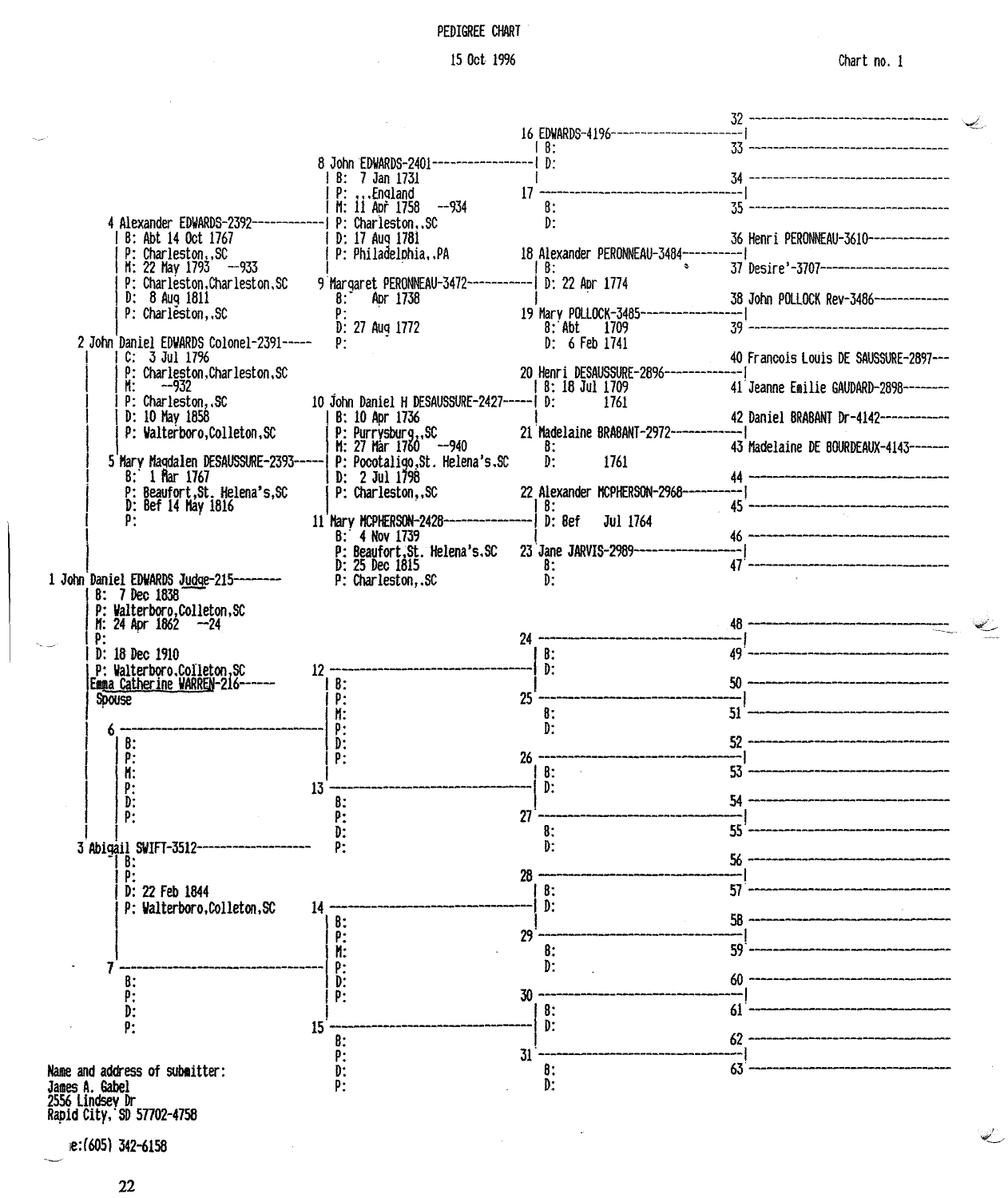--- ...----.,---~\_.~----------.\_------ ANCESTOR CHART Chart  $\angle$ Researcher BEBNIE CROSBY Person No. 1 on this chart is the same<br>person as No. <u>Loun</u> on chart No. *8 ~~/:rE'3 r?'".A2.t?d2?C/* Address 160 GOODMAN ST. Father of No. 4] City, State MPH., TN.38111  $b$ *ABT. 1817*  $P$ *RUFFIN, COLLETON, SC 4.DAN/EL-MD5E5-CR05BY*<br>|Father of No. 2] Date  $7 - 20 - 04$ *m ABT 1841*<br>p *UNK* prayer of No. 21<br>born / *JTAN 1868* place*@ollETON CO,5C*  $d$ AFT 1900  $|\text{mar}_{\text{m2}}$ 94' TAN 1899  $p$   $\partial$  N/ $\kappa$ place *é olive 70 N 20, 50* /1' /r *9../'h"#A{? c..?p6 ~6't!l/f~G"* <sup>b</sup> */FR/* died*&3 HUC 1945*,  $E RVEYJUUH NCR05B4$  place COLLETON CO, SC Father of No.1] <sup>P</sup> *E,;!>&:.!E"c:/ E.;C"t) t!!td*/ ...:f"C/  $\mathop{\rm\,Dom}\nolimits_{\mathscr{F}}$   $\mathcal{J}\mathcal{P}\mathcal{N}$  1908 of'6 *dE.P r* /P*t1*C? place COLLETON CO, 30  $D$   $U$ *N*/ $S$  $max$   $AUC$  1938 10*W | I.I. 1910 EN 2 L 18H 3 M IT*  $[place\mathcal{CHARLESTON}]$ , SC died *17 oct:* 1992 0 ABT. 1848  $[place/ppPH, THELB4, TN].$ <sup>P</sup>~&7 .£LErd # C!'d" *...::5e:/ mp#A'* i5#/",ff'{iif;P/.4 E.,{//#~ iborVd /.?/4-,..f /J''Yf" p...;::1"'& . ABT. 1914<br>PUTTU ALLETRA 'plac6c.7' 6 *P;f* UFFIN, come /on, -~ died 8 JUNE 1918 place COLLETON CO, 3C // 1<u>8JANE PADLETT</u><br>D*ABT 1845* ~J'fi'f/d#.Jf"f /E.£J *A/.4-/I?E* W\$ELfAl\$ *,;5ELfA//6* Ip c?d ,,£.".LE/;1AI' *del"* ~<:V bo~ ~ *"..z:-C'.6* /9-9'd DROPPED) *~.T:./j?//* place*TRCKS8 N , MADIS8N , TW*  $PcdilETdN, SCD$ *mar<sub>o</sub>g JAN 1964* place *MPH*, SHELBY, TN. 12/01/11AM ANDERSON OWEN place [Father of No. 6]  $b$ II OCT 1857  $P$   $\mu$ NK  $m<sub>S</sub>$  DEC 1874 Spouse of #1 *\_\_~-4'L~\$R/J/*£~ *L/t!A'* / /' ~/P.eJ.;f *~Er,t))* PUNK  $d_{2}$  NOV 1936 *6~/I11~/YE¥*tJ/JI'z~*dpl~A"s*  $p\mathcal{Z}e$ , NC Father of No.3] Ibom..r *,/cc:,6>* /\$3/ 13 SELENA HARDIN place  $\nu$ *n*/ $K$ mar.*10 DEC 1905*<br>place*ELLEN BOR 0 , RC , NC* b/Y OCT 1857 TH OWERS died  $\gamma$  JUNE 1967<br>place ELLENBORO, RC, NC PRC, NC Mother of No. 11 N C died 30 0CT 2000 14*MARION BEURECARD BUR*A place MPH, SHELBY, TN.  $D/Z$  AVR 1861 DELLENBORD, RC, NC 1*DOVIA ANNA BURNS*<br>DOM*I 9 NOV 1889* m /9 DEC 1886 DEALENBORO, RC, NC place EllENBORD, RC, NC  $d$  I  $J$ AN 1940 DELLENBORO, RC, NC died 22 FEB 1942 place ELLENBORO RC, NC Write Names as: Carrie Ann SMITH 15 MARCARET EUZABETH SMAN Write Dates as: 7 April 1940 **D.S. MAR 1854** Write Places as: Rivers, Colleton. South Carolina DELLENBORO, RC, NC da 6 FEB 1924 PELLENBORO, RC, NC

Old St. Bartholomew Chapter, SCGS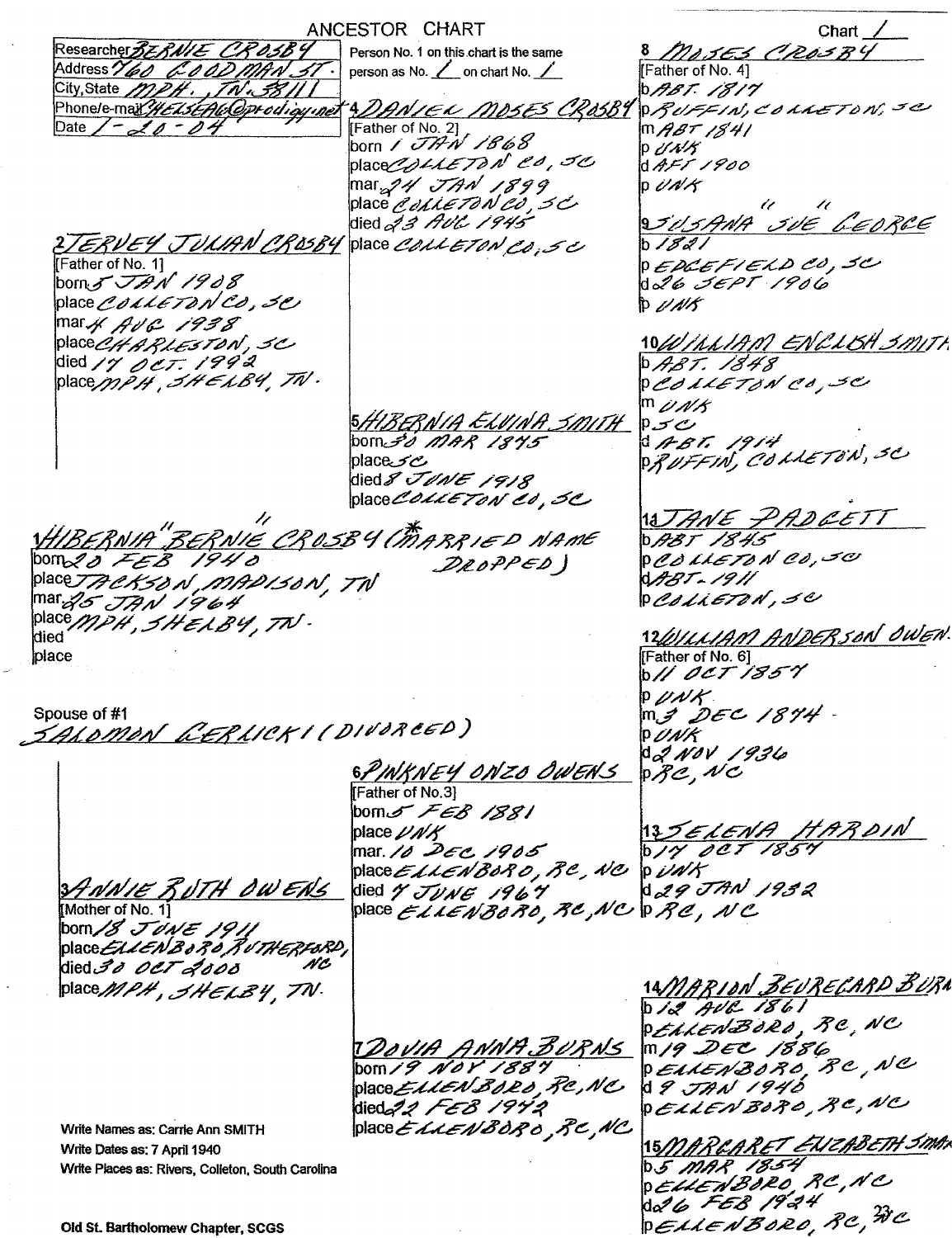# Transcription of John B. DuBois Family Bible

In 1981, the John B. DuBois Family Bible was in the possession of Jeannette Ruth DuBois (Beach, Riley) Boggs. Mrs. Boggs lived next door to her son, Gary Hartman Beach in Hiram, Paulding County, Georgia The Bible record was copied by her granddaughter, Susan Jeannette Beach, in August 1981. The Bible was destroyed in a home fire in January 1982.

 $\mathbf{A}$ 

فسيكتب

The information in the Bible is as follows: J. B. DuBois born 9-19-1873 died 11-11-1925

Emma J. Cooler born 7-6-1875 died 12-30-1916

Children: Phillip U. DuBois-9-12-1898 to 8-8-1900

1st born-7-30--1897 to 1-9-1898

Eugene P. DuBois-7-22-1900 to 9-11-1903

Clifton B. DuBois-born 4-12-1902

Jeannette Ruth DuBois-born 1-24-1905

Gary Alton DuBois-3-9-1906 to 2-3-1951

Asher C. DuBois-6-22- I907

girl child born dead 1-8-1909

Caromay DuBois-born 5-1-1910

Emma Oligyrin DuBois-7-21-11 to 1-25-1912

John Sherman DuBois-12-28-1913 to 6-28-1915

Baisden Wadesworth DuBois-2- I-15 to 9-26-1974

J. B. DuBois remarried 7-1-1917, Sallie Caldwell, daughter Gwendolyn born 10-21- 1918.

This is a true and correct copy of family information in the John B. DuBois Family Bible.

Susan Beach Sloan 8 April 2004 .

Notary Public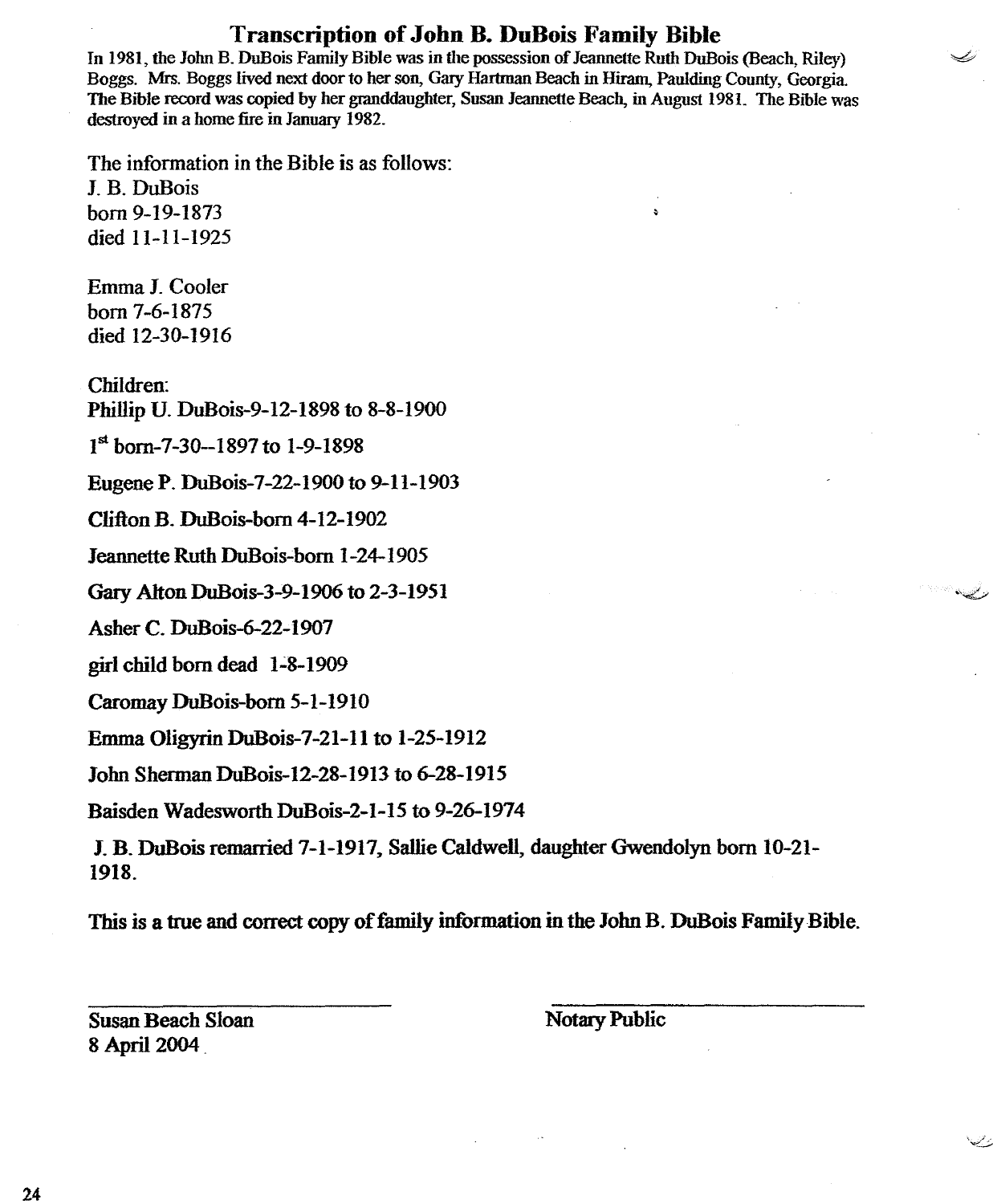### RISHER BIBLE

Bible of William Benjamin and Annie Ackerman Risher Given to Edna Earle Sandifer (grand-daughter) and now in the position of Kenny Peeples (great-great-grandson)

### Marriages

William Benjamin Risher and Annie E. Ackerman were married November 26, 1885 Olin Lucius Westbury and Lessie Caroline Risher were married Sept. 28, 1909 James Oliver Weathers and Ann Claire Risher were married Aug. 11, 1912 Willie Edward Sandifer and Ennis Clyde Risher were married June 6, 1915 James Leon Utsey and Mary Eleanor Risher were married Sept. 23, 1920 Thomas B. Connor and Emily Grace Risher were married Jan. 5, 1923 Eldon Darnel Risher and Geraldine Porter were married Sept. 16, 1923 Watson W. Risher and Viola Henderson were married Samual Herbert Risher and Bernise Strickland were married May 5,1929 Henry W. Risher and Sarah Alice Culler were married Nov. 4, 1931

## Births

William Benjamin Risher son of W.B. and Mary C. Risher was born Nov. 10,1863 Annie E. Ackerman daughter of S.W. and A.D. Ackerman was born May 2, 1867 Lessie Caroline Risher daughter of William B. and Annie E. Risher was born June 28, 1890

Ennis Clyde Risher daughter of William B. and Annie E. Risher was born April 26, 1892 Ann Claire Risher daughter of William B. and Annie E. Risher was born Aug. 3, 1894 Mary Eleanor Risher daughter of William B. and Annie E. Risher was born Dec. I, 1896 William Watson son of William B. and Annie E. Risher was born Feb. 8, 1899 Eldon Daniel son of William B. and Annie E. Risher born Jan. 2, 1901 Emily Grace daughter of William B. and Annie E. Risher was born Dec. 17, 1902 Samuel Herbert son of William B. and Annie E. Risher was born May 8,1907 Henry Wilson son of William B. and Annie E. Risher was born April 2, 1905 Elleanor Carlysle Westbury son of Olin L. and Lessie Westbury was born Jilly 27, 1911 Anna Harriett Westbury daughter of Olin L. and Lessie C. Westbury was born Sept. 24, 1912

James Harris Weathers son of James O. and A. Claire Weathers was born Jilly 8, 1913 Christine Milissa Westbury daughter of Olin L. and Jessie C. Westbury was born Sept. 27,1914

Ennis Lorene Sandifer daughter of Willie E. and Ennis C. Sandifer was born May 16<sup>\*</sup> 1916.

John William Weathers son of James O. and-A. Claire Weathers was born Sept. 26, 1917 Lessie Caroline Westbury daughter of Olin L. and Lessie C. Westbury was born Jam 15, 1918

Edna Earle Sandifer daughter ofW.E. and Ennis C. Sandifer was born Sept 6, 1919 Eleanor Claire Weathers daughter ofJ.O. and A. Claire Weathers was born Mar. 29, 1920.

William Edward Sandifer so of W.E. and Ennis C. Sandifer born Dec. 7, 1921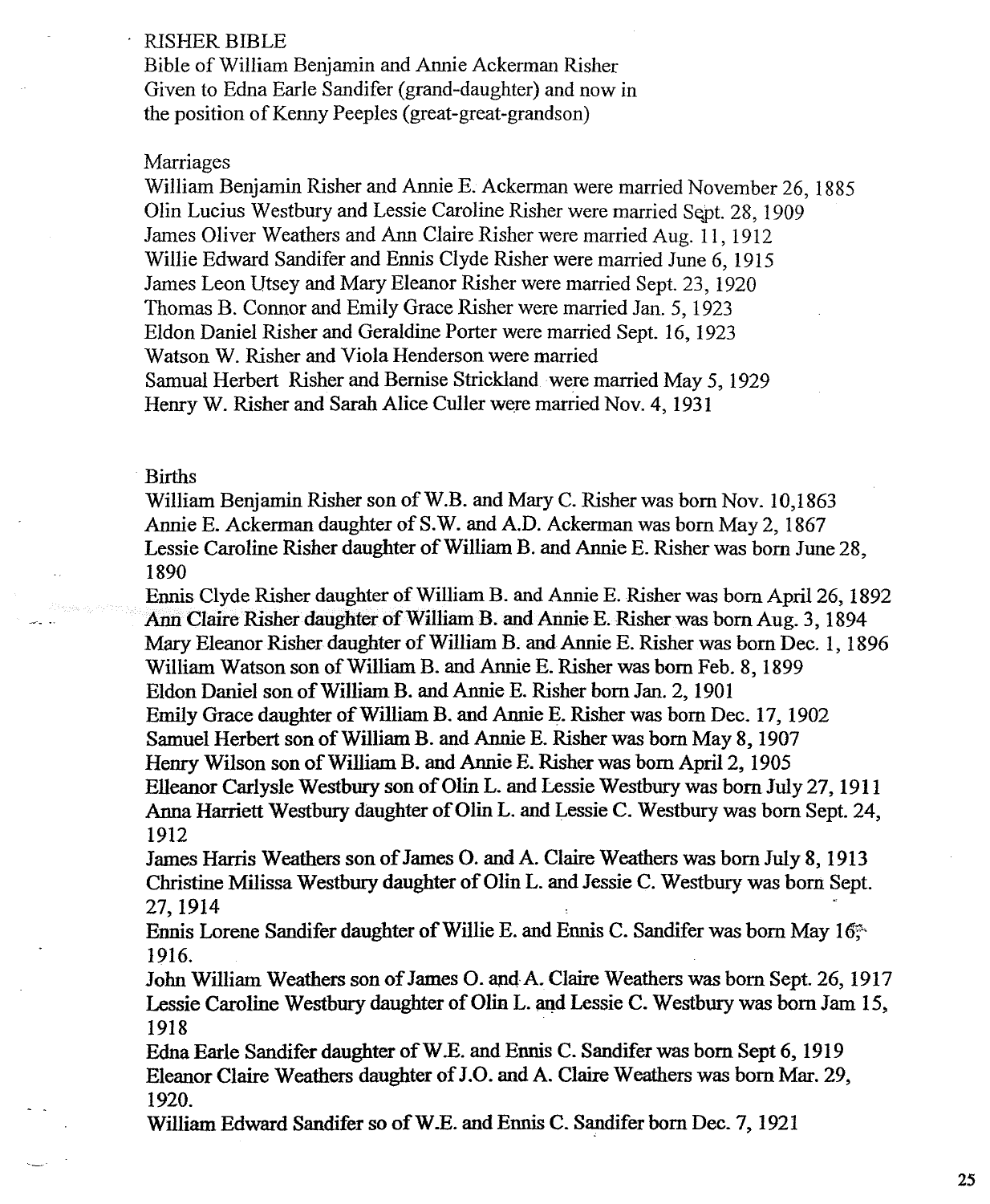Sandifer Bible Bible of Willie Edward and Ennis Risher Sandifer In position of Paul Sandifer (Grandson)

Marriages:

W.J. Sandifer and Laura R. Utsey was married Oct. 23, 1874. W.R. to Gertrude Carter were married April 7, 1912. W. R. Sandifer and Mae Linder was married Feb. 23, 1919.

# Births:

Laura R. Utsey was born May 12, 1856 James D. Utsey was born July 8, 1858 Ella Oliva Utsey was born Aug. 25, 1860 Ida F. Utsey was born Apr. 15, 1863 Joseph Stokes Utsey was born Dec. 22, 1865 Wade Edwin Utsey was born Feb. 21, 1868 Arthur G. Utsey was born Apr 1, 1871 Emma Eugenia Utsey was born Feb. 7, 1873 Oliva Paraline Sandifer was born Nov 2, 1875 Walter Raysor Sandifer was born July 26,1877 Alfred David Sandifer was born Feb. 14, 1879 Darling Barnes Sandifer was born Jan 10, 1881 Ida Emma Sandifer was born Nov.19, 1883 Harrie Wilber Sandifet~was born June 5, 1886 William Edward Sandifer was born Aug. 18, 1888 Eugenia Pearl Sandifer was born Jan 8, 1891

### Deaths:

Ida Emma Sandifer died July 17, 1896 Harrie Wilber Sandifer July 24, 1918 Alfred David Sandifer W.J. Sandifer died Feb 15, 1911 Laura R. Sandifer died Feb. 26, 1913 Getrude Sandifer died Sept. 16, 1914 Mae Linder Sandifer died Dec. 3, 1936 .:."1',."10"0

26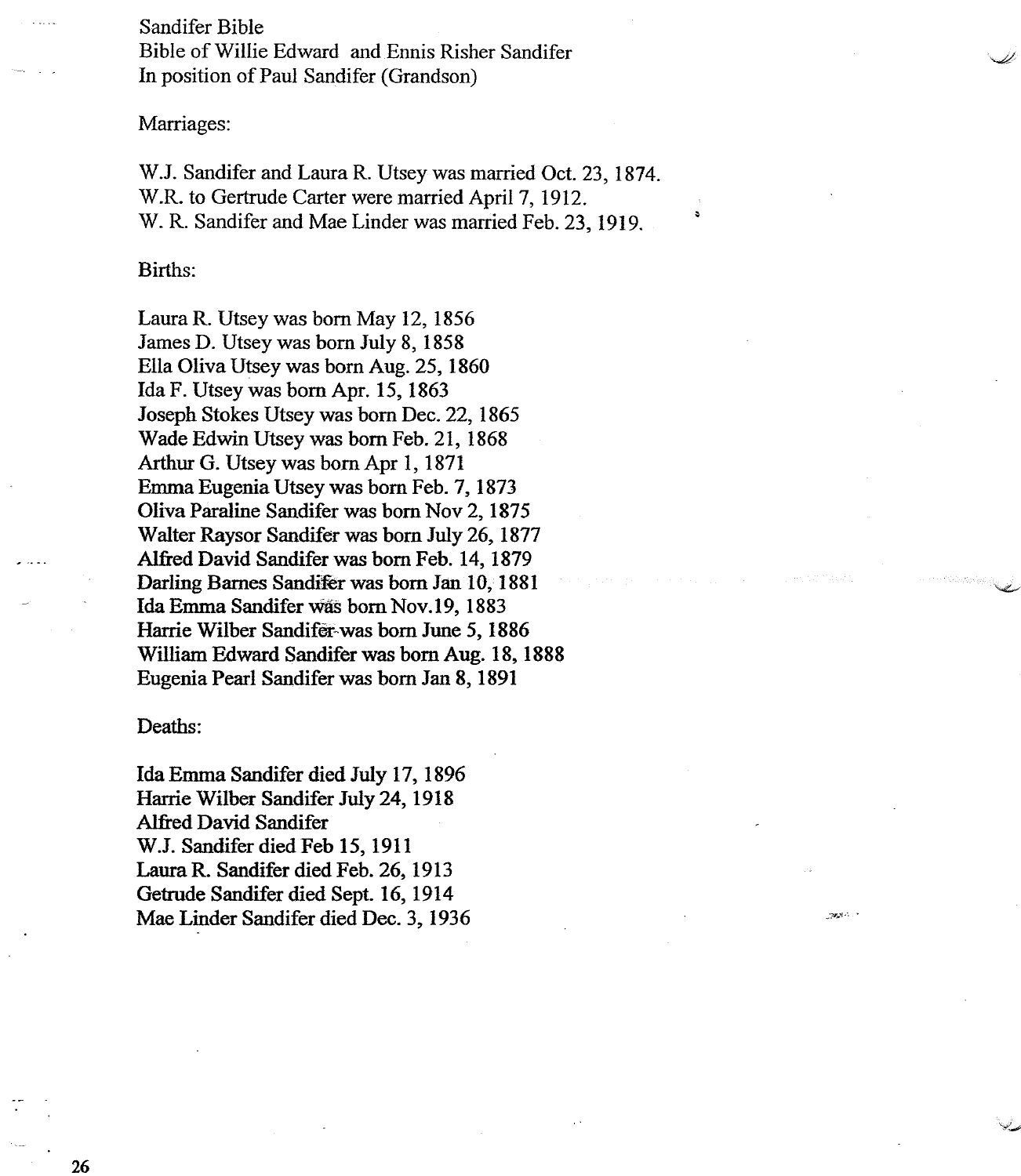# SOUTH CAROLINA GENEALOGICAL SOCIETY, INC. 2004 ANNUAL MEETING Friday and Saturday, October 1st and 2nd 2004 Walterboro, South Carolina

## Hosted by the Old St. Bartholomew Chapter, S. C. G. S.

### Friday, October 1st, 2004

South Carolina Room, Colleton County Memorial Library is open for research and reading from 9:00am - 6:00 pm.

Walking Tours with Tapes and Brochures of Historic Walterboro (We've only been here since 1783, but we have some very interesting places for you to see!).

Hiott's Pharmacy, a local downtown landmark that still has an old-fashioned soda fountain and lunch counter.

The "Old Jail," now known as the Colleton Museum, was constructed in 1855-56, resembles a miniature fortified castle, open Friday lOam-Spm

The South Carolina Artisans Center, the only one of its kind in the state, houses quality crafts and folk art from South Carolina's finest artists. Open lOam-7pm Monday thru Saturday.

#### 1:00 pm - 5:00pm 7:00 pm - 9:00pm Cemetery Preservation Workshop at Pon Pon Chapel of Ease Cemetery Welcome Reception for Speakers and Members at the Bedon-Lucas House. The House was built about 1820 and now is the horne of the Colleton County Historical and Preservation Society.

### Saturday, October 2nd, 2004

Today's sessions will be held at St Jude's Episcopal Church, Skardon Hall. The predecessor of St. Jude's was "Pon Pon Chapel" as part of St. Bartholomew's Parish established in 1706. The Walterboro Chapel, built for the summer months, was first built in 1826. The present church building was completed in 1882.

| 9:00am             | Registration - Coffee, Juice and Doughnuts<br><b>Contractor</b>          |
|--------------------|--------------------------------------------------------------------------|
| 9:30am             | Welcome - Old St. Bartholomew Chapter President Sherry Cawley            |
|                    | Presentation of Colors, Invocation, Opening Remarks - S.C.G.S. President |
|                    | <b>John Andrews</b>                                                      |
| 10:15am            | Speaker - Tommy Doyle "Mapping Your Roots"                               |
| 11:15am            | Speaker - Debi Hatcher, Dr. Mike Trinkley " Why Cemetery Preservation"   |
| 12:30pm            | Lunch [Board Meeting during lunch]                                       |
| 1:30 <sub>pm</sub> | Speaker - Brent Holcomb, Certified Genealogist "Organizing Your Family   |
|                    | for Press"                                                               |
| 2:00 <sub>pm</sub> | Speaker – Tom Smith, Publisher & Owner, The Reprint Company "Taking"     |
|                    | Your Ancestors To Press"                                                 |
| 3:00 <sub>pm</sub> | Annual Meeting - John Andrews, SCGS State President                      |

### Pre-registration - 2004 S.C.G.S. Fall Annual Meeting

| Name                                       |                |                          |
|--------------------------------------------|----------------|--------------------------|
| <b>Address</b>                             | City           | St<br>Zip                |
| SCGS Member #                              | <b>Chapter</b> | Non-Member               |
| Pre-registration Fees:                     |                |                          |
| Friday/Workshop-All who Attend             | \$15.00        | Need Handicapped Parking |
| <b>SCGS Member Saturday/Includes Lunch</b> | \$18.00        |                          |
| Non-Member Saturday/Includes Lunch         | \$23,00        | Total Due \$             |

Pre-registrations must be received by September 10, 2004. Make checks payable to OSBC, SCGS Annual Meeting. Registration at the door will be an additional \$5.00 for Members and Non-members. Mail to: OSBC, 104 Wade Hampton Ave, Walterboro, SC 29488-9261